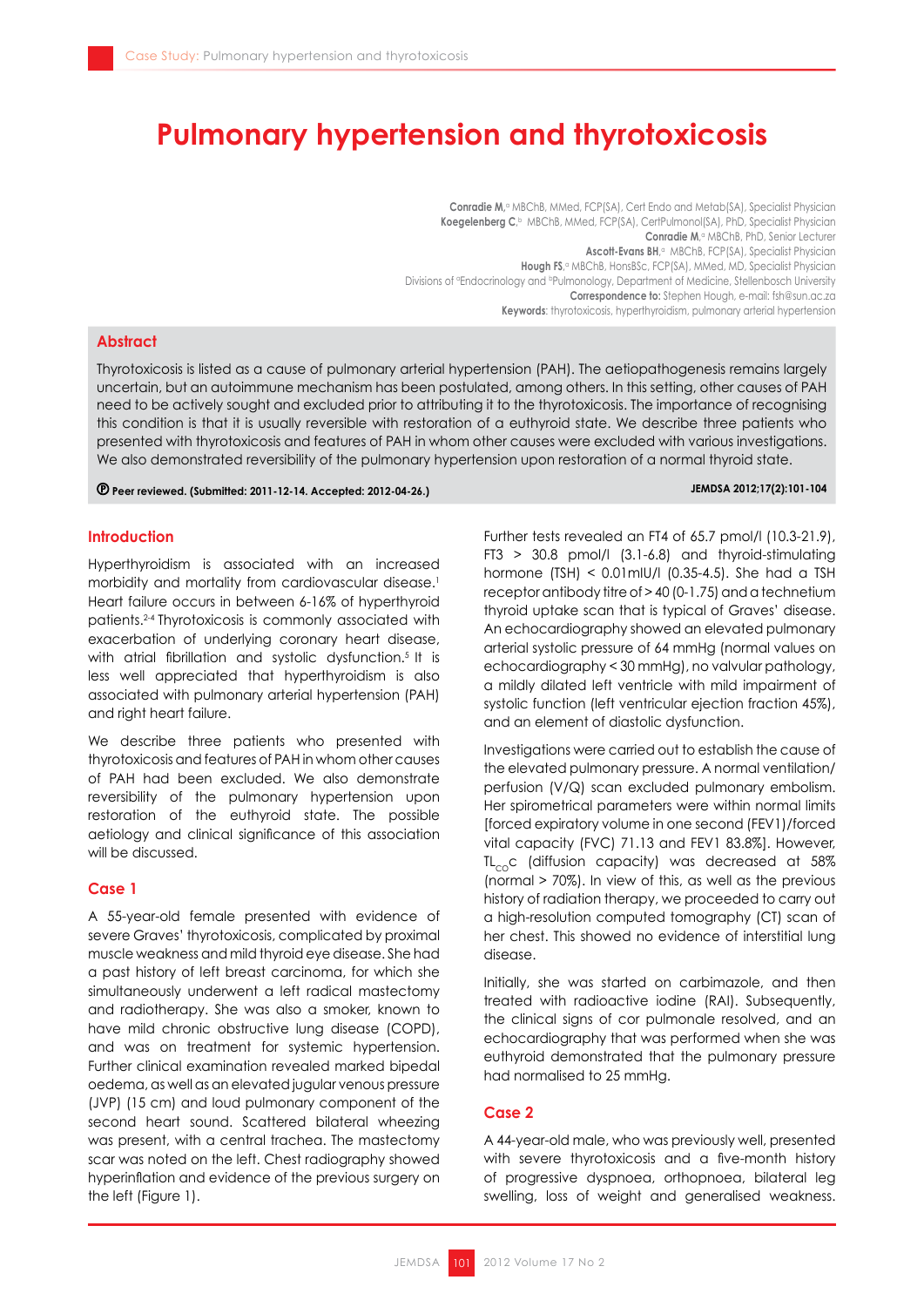

**Figure 1**: The posteroanterior and lateral views of the chest radiograph of patient number 1 showed hyperinflation, left ventricular hypertrophy, a small right-sided pleural effusion and surgical clips from a left mastectomy

He had atrial fibrillation and clinical evidence of right ventricular enlargement and pulmonary hypertension (parasternal heave and loud second heart sound), and severe right heart failure (gross bipedal oedema, hepatic congestion and markedly elevated JVP). He also had evidence of a right-sided pleural effusion. No thyromegaly or evidence of thyroid eye disease was present.

Thyroid function tests showed an FT4 of > 155 pmol/l, FT3 of > 30.8 pmol/l and TSH < 0.01 mIU/l. A technetium thyroid scan was consistent with Graves' disease, and revealed an increased uptake of 16% (normal: 0.75-4%). Chest radiography (Figure 2) demonstrated an enlarged right ventricle, as well as a right-sided pleural effusion. Analysis of the fluid showed that it was a transudate.

Echocardiography demonstrated a severely dilated right atrium and ventricle, moderate tricuspid regurgitation and good left ventricular function. Pulmonary arterial pressure was 50 mmHg.



**Figure 2**: The posteroanterior and lateral views of the chest radiograph of patient number two revealed right ventricular hypertrophy with a moderate right-sided pleural effusion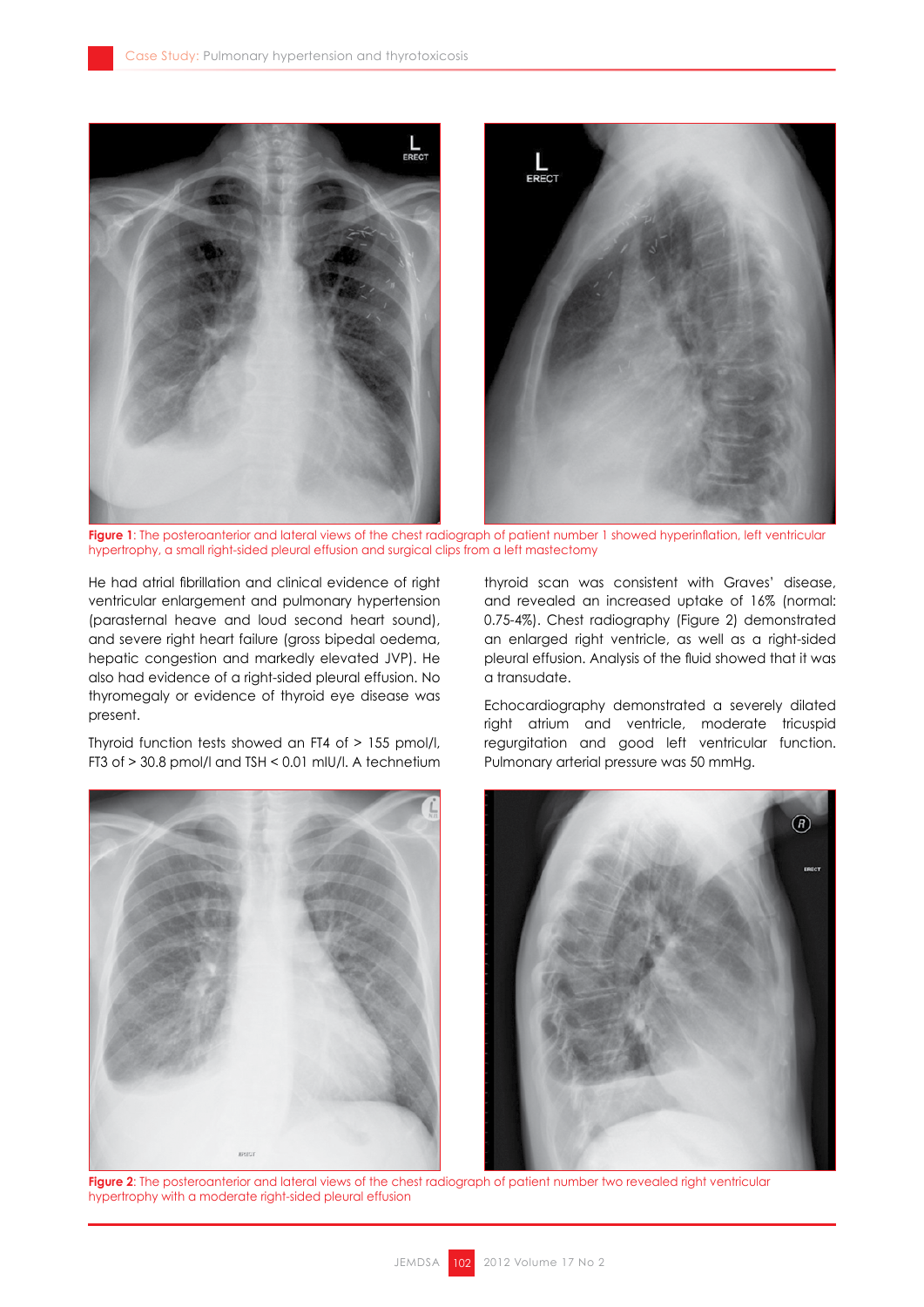In view of the marked cor pulmonale, a pulmonary CT-angiography was performed, and this excluded any thromboembolic disease. However, in the light of his atrial fibrillation, a decision was made to anticoagulate him with low-molecular-weight heparin and warfarin. The patient was treated with RAI, and subsequently became hypothyroid. His cardiac status improved markedly and the pleural effusion cleared, although he did remain in atrial fibrillation. Currently, he is on thyroid replacement therapy and warfarin, and anti-failure medication has been significantly decreased.

A subsequent echocardiography, at a time when he was euthyroid, demonstrated improvement in his right ventricular dilatation and function. He still had biatrial enlargement. This is most likely to be due to remodelling. The pulmonary arterial pressure had normalised to 30 mmHg.

# **Case 3**

A 72-year-old female presented to us with clinical features of thyrotoxicosis. Medical therapy with carbimazole had apparently been initiated six months before. She had no features of heart failure, but had evidence of pulmonary hypertension with a right ventricular heave, and a loud pulmonary component of the second heart sound. The rest of the clinical examination was normal. Previous medical history was unremarkable, with no history of smoking.

Thyroid function tests revealed an FT4 of 43.0 pmol/l and FT3 of 8.5 pmol/l, with a TSH  $<$  0.01 mIU/l. The TSH receptor antibody titre was markedly increased at 23.44 (0-1.75). Chest radiography was normal. An echocardiography showed a normal left ventricular ejection fraction of 67%, slight diastolic dysfunction, and raised pulmonary arterial pressure of 54 mmHg.

The patient was treated with RAI, and remained

| <b>Characteristics</b>              | Case 1      | Case 2      | Case 3      |
|-------------------------------------|-------------|-------------|-------------|
| Age (years)                         | 55          | 44          | 72          |
| Gender                              | Female      | Male        | Female      |
| FT4<br>$(10.3-21.9 \text{ pmol/l})$ | 65.7        | >155        | 43          |
| <b>TSH</b><br>$(0.35 - 4.5$ mlU/l)  | ${}_{0.01}$ | ${}_{0.01}$ | ${}_{0.01}$ |
| TSH R Ab<br>$(0.00 - 1.75$ IU/I)    | > 40        |             | 23.44       |
| Microsomal ab<br>(0-9 IU/ml)        |             | 1:1,600     |             |
| PAP before<br>$($ < 30 mmHg)        | 64          | 50          | 54          |
| <b>PAP</b> after<br>( < 30 mmHg)    | 25          | 30          | 37          |

Table I: Thyroid functions and pulmonary artery pressures

microsomal ab: microsomal thyroperoxidase antibody, PAP: pulmonary arterial pressure, TSH: thyroid-stimulating hormone, TSH R ab: thyroid-stimulating hormone receptor antibody, microsomal or thyroperoxidase

euthyroid thereafter. A subsequent echocardiography showed that pulmonary artery pressure had nearly normalised to 37 mmHg (Table I).

## **Discussion**

Although hyperthyroidism is classically associated with left ventricular dysfunction and heart failure, awareness that this disease may also at times predominantly, if not exclusively, involve the right heart has increased over the past few years.<sup>6-8</sup> However, the true prevalence and clinical significance of this complication remain unclear. Isolated case reports, often involving patients presenting with acute cor pulmonale, suggest that the association of thyrotoxicosis and PAH is rare. However, a limited number of observational studies have documented the prevalence of PAH in hyperthyroidism to range from 41-65%. The largest observational study, by Marvisi et al, evaluated 114 patients with hyperthyroidism (47 with Graves' disease and 67 with toxic nodular goitre), and found mild PAH in 43%, and no case of PAH in the control group.9 More recently, Siu et al evaluated 75 patients with hyperthyroidism and normal left ventricular systolic function, and found that up to 47% had (asymptomatic) pulmonary hypertension, either due to PAH with increased cardiac output or pulmonary venous hypertension with elevated left ventricular filling pressure.<sup>10</sup>

Usually, these observational studies have documented only mild degrees of PAH in patients presenting with thyrotoxicosis primarily. Conversely, a retrospective study found a significantly higher prevalence of thyroid disease in 356 patients presenting with severe pulmonary hypertension, compared with an appropriately matched control group [odds ratio (OR) 2.53, 95% confidence interval (CI) 1.55-4.08, p-value < 0.001).11 Interestingly, most patients had mild thyroid disease and were often not hyperthyroid, but hypothyroid.

Most reports have focused on middle-aged females, although the association between hyperthyroidism and PAH has also been reported in men.12 Our second patient, who presented with the most severe degree of right heart failure and hyperthyroidism, was a male.

The aetiology of the pulmonary hypertension that has been observed in subjects with hyperthyroidism remains unclear, but various mechanisms have been proposed. These include endothelial injury due to the high cardiac output that often accompanies the hyperthyroid state.<sup>6,13</sup> Given the fact that PAH may also develop in the absence of an increased cardiac output, this proposed mechanism clearly does not explain all cases. Hyperthyroidism-induced vasospasm has been suggested by some,<sup>14</sup> although little objective evidence exists to support this theory. Likewise, it has been hypothesised that an increased metabolism of intrinsic pulmonary vasodilators may underlie the PAH, but scant data support this concept.13 Hyperthyroidism